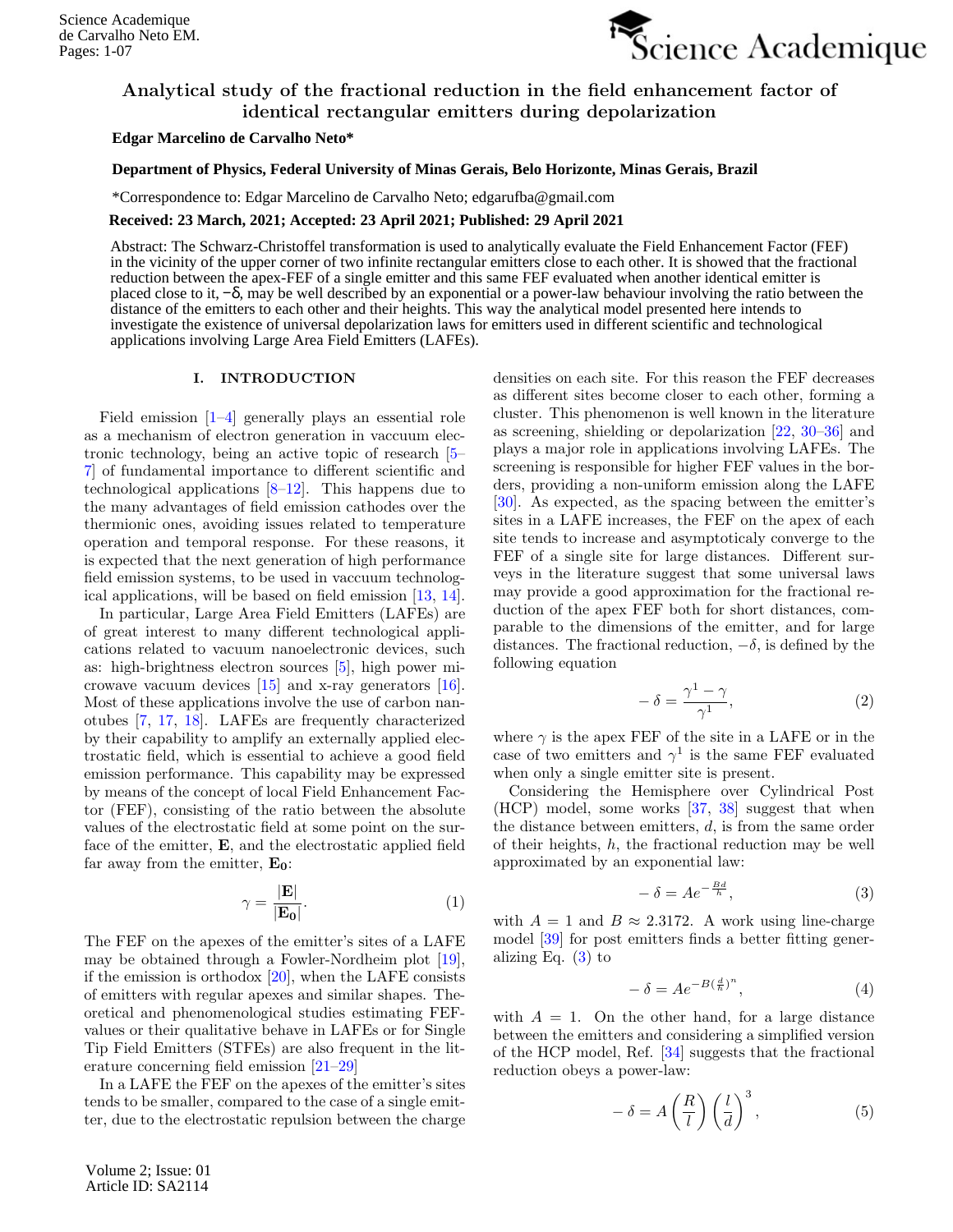with  $A = 2$  and where l corresponds to the height of the cylinder, R to the radius of the cylinder and the hemisphere and  $d$  is the distance between the emitters. Thus,  $h = l + R$  corresponds to the height of the emitters. This cubic law has also been found in other works in the literature  $[40-42]$  $[40-42]$ .

The present survey investigates the robustness of these laws by testing their validity in a particular two dimensional system, which is amenable to an analytical treatment by means of the conformal mapping technique, frequently used in the literature of field emission [\[26–](#page-5-23) [28,](#page-5-24) [33,](#page-5-25) [36\]](#page-5-17). More specifically, it is considered a system of two rectangular emitters with infinite length and height  $h$  at a distance  $d$  from each other, see Fig. [1.](#page-1-0) The electrostatic shielding in this system has already been studied in Ref. [\[33\]](#page-5-25) by means of FEF evaluation along the emitter but the validity of the aforementioned laws for the fractional reduction was not investigated there. In the present work, the fractional reduction of the FEF close to the upper corner of each emitter in Fig. [1](#page-1-0) is evaluated by means of the Schwarz-Christoffel transformation [\[43,](#page-6-1) [44\]](#page-6-2) and the validity of the aforementioned laws for the fractional reduction is assessed.

At this point it is important to stress that this survey does not intend to predict FEF values for real threedimensional emitters, since conformal mapping techniques only work in two dimensions. Nevertheless, it is expected that some qualitative aspects in the threedimensional scenario may be investigated and well understood in two dimensions. For instance, it is possible to investigate if the laws given by Eq.  $(3)$  and Eq.  $(5)$ remain valid in the absence of radial symmetry, which is the case of the emitter showed in Fig. [1.](#page-1-0) This is the purpose of this article.

In the next section part of the calculations outlined in Ref. [\[33\]](#page-5-25) is reviewed and the FEF close to the upper corner of the emitter in Fig. [1](#page-1-0) is evaluated by means of the Schwarz-Christoffel transformation, than the same evaluation is performed when only a single emitter is present, in the absence of shielding. In Sec. III the plots of the FEF and the corresponding fractional reduction are showed and the fitting to the aforementioned laws is assessed. In the last section the conclusions and perspectives of this manuscript are presented.



<span id="page-1-0"></span>FIG. 1. The conducting system in the z-plane  $(z = x + iy)$ consisting of two rectangular emitters of height  $h$  and infinite length. The distance between the emitters is d.



# II. A BRIEF REVIEW OF THE MODEL AND FEF EVALUATION

In the this section the FEF on the right upper corner of the emitter showed in Fig. [1](#page-1-0) is evaluated by means of the Schwarz-Christoffel transformation. Than the same evaluation is performed when only a single emitter is present.

# The characteristic FEF of two rectangular emitters with infinite length



<span id="page-1-1"></span>FIG. 2. Pre-image in the complex w-plane  $(w = u + iv)$  of the emitter showed in Fig. [1.](#page-1-0) The points  $A, B, B', C$  and  $C'$ are mapped to the points with the same labels in Fig. [1.](#page-1-0)

The Schwarz-Christoffel transformation mapping the real axis in the w-plane, see Fig. [2,](#page-1-1) to the polygonal line in Fig. [1](#page-1-0) is given by the following expression:

<span id="page-1-2"></span>
$$
z(w) = A \int_0^w \sqrt{\frac{w^2 - 1}{w^2 - u^2}} dw + B,\tag{6}
$$

where the following correspondences are fullfiled:  $z(w =$  $(0) = 0, z(w = \pm u) = \pm \frac{d}{2}$  and  $z(w = \pm 1) = \pm \frac{d}{2} + ih$ . The transformation was chosen to be symmetric around the imaginary axis, justifying the first correspondence. Thus, according to Riemann Mapping Theorem [\[45\]](#page-6-3), it remains for two pre-images to be chosen, one is given by the last correspondence,  $w = 1$ , and the other is the preimage of infinity at infinity. The pre-image  $w = u$  should be determined from the respective correspondence. The first correspondence determines  $B = 0$  and the other correspondences lead to the following equations:

<span id="page-1-3"></span>
$$
A = \frac{d}{2\int_0^u \sqrt{\frac{1 - w^2}{u^2 - w^2}} dw},\tag{7}
$$

$$
A = \frac{h}{\int_{u}^{1} \sqrt{\frac{1 - w^2}{w^2 - u^2}} dw}.
$$
 (8)

These equations may be combined to determine  $u$  as a solution of the following equation:

<span id="page-1-4"></span>
$$
\frac{d}{2h} = \frac{\int_0^u \sqrt{\frac{1 - w^2}{u^2 - w^2}} dw}{\int_u^1 \sqrt{\frac{1 - w^2}{w^2 - u^2}} dw}.
$$
\n(9)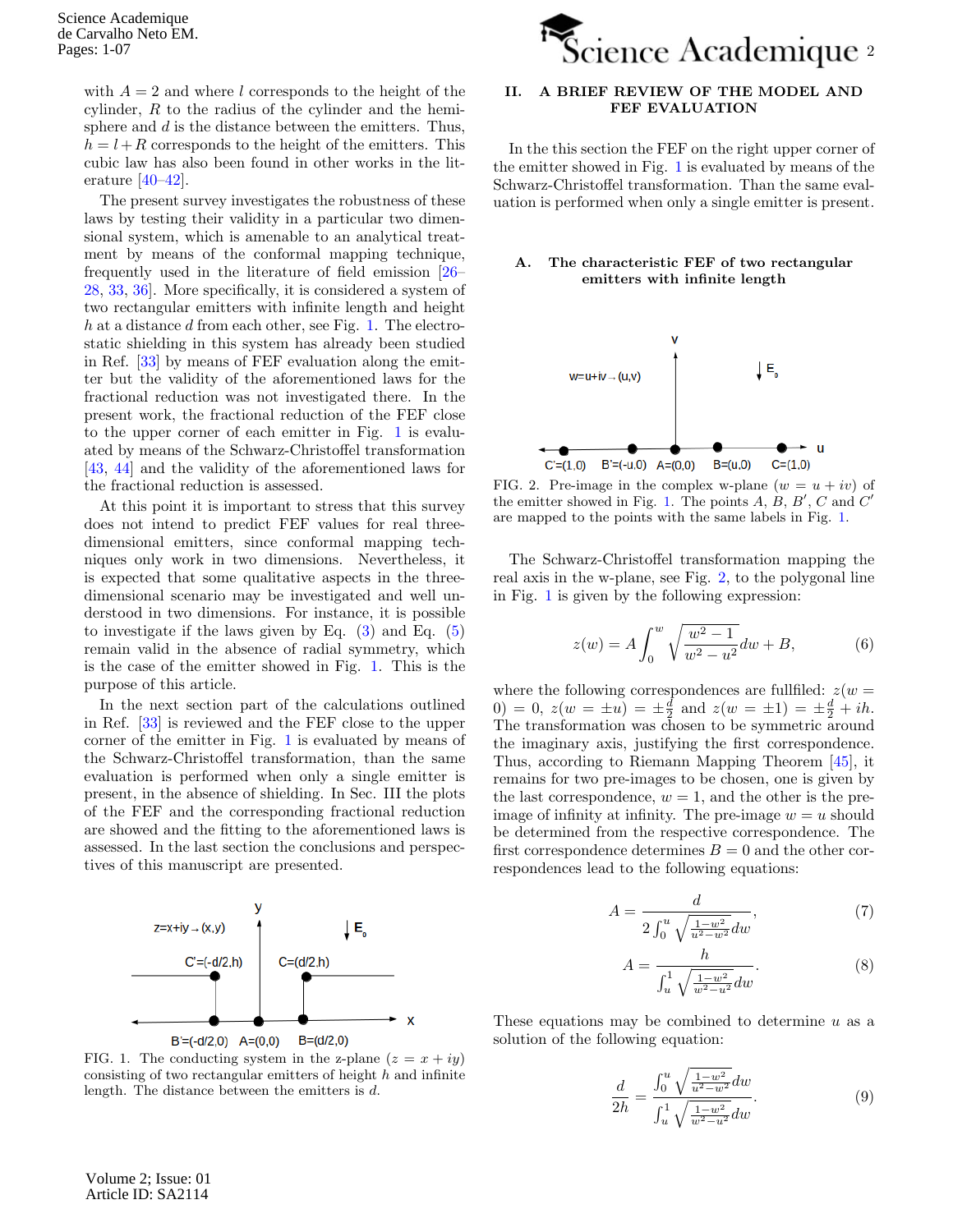Science Academique de Carvalho Neto EM. Pages: 1-07

> The FEF at some point in the z-plane, image of a point  $w = u + iv$  in the w-plane, is given by

$$
\gamma(w) = \left| \frac{dz}{dw} \right|^{-1} = \sqrt{\frac{|w^2 - u^2|}{|w^2 - 1|}}.
$$
 (10)

Thus, in the vicinity of the upper corner in the right side of the emitter  $(z \to \frac{d}{2} + ih \Rightarrow w \to 1)$ , one obtains:

$$
\gamma(w) \approx \sqrt{\frac{1 - u^2}{2|w - 1|}}.\tag{11}
$$

Still in the vicinity of the same corner, Eq. [\(6\)](#page-1-2) leads to

$$
\left| z(w) - \left(\frac{d}{2} + ih\right) \right| \approx \frac{2^{3/2} A}{3\sqrt{1 - u^2}} |w - 1|^{3/2}.
$$
 (12)

By combining the last pair of equations and using Eq. [\(7\)](#page-1-3), it is possible to find the expression of the FEF at some point  $(x, y)$  in the vicinity of the aforementioned corner  $(d/2,h)$ :

<span id="page-2-4"></span>
$$
\gamma(x,y) = \left[\frac{d(1-u^2)}{6\xi(x,y)\int_0^u \sqrt{\frac{1-w^2}{u^2-w^2}}dw}\right]^{1/3},\qquad(13)
$$

where  $\xi(x, y)$  is the distance from the corner to the point  $(x, y)$  where the FEF is evaluated:

$$
\xi(x,y) \equiv \left| z(w) - \left( \frac{d}{2} + ih \right) \right| =
$$
  
=  $\sqrt{\left( x - \frac{d}{2} \right)^2 + (y - h)^2}$ , (14)

and u is obtained from Eq.  $(9)$ .

### B. The characteristic FEF of a single rectangular emitter with infinite length



<span id="page-2-1"></span>FIG. 3. The conducting system in the z-plane  $(z = x + iy)$ consisting of a single rectangular emitter of height h and infinite length.

The Schwarz-Christoffel transformation mapping the real axis in the w-plane, see Fig. [4,](#page-2-0) to the polygonal line in Fig. [3](#page-2-1) is given by the following expression:

<span id="page-2-2"></span>
$$
z(w) = A \int_0^w \sqrt{\frac{w-1}{w}} dw + B,\tag{15}
$$

Volume 2; Issue: 01 Article ID: SA2114





<span id="page-2-0"></span>FIG. 4. Pre-image in the complex w-plane  $(w = u + iv)$  of the emitter showed in Fig.  $3$ . The points  $A$  and  $B$  are mapped to the points with the same labels in Fig. [3.](#page-2-1)

where the correspondences  $z(w = 0) = 0$  and  $z(w = 1) = 0$ ih are chosen based on the Riemann Mapping Theorem [\[45\]](#page-6-3). The first of these correspondences allows to determine the parameter  $B$ , than the second one allows to find A:

$$
B = 0,\t(16)
$$

$$
A = \frac{2h}{\pi}.\tag{17}
$$

The FEF at some point in the z-plane in Fig. [3,](#page-2-1) image of a point  $w = u + iv$  in the w-plane in Fig. [4,](#page-2-0) is given by

<span id="page-2-3"></span>
$$
\gamma^{1}(w) = \left| \frac{dz}{dw} \right|^{-1} = \frac{|w|^{1/2}}{|w - 1|^{1/2}}.
$$
 (18)

Thus, close to upper corner in Fig. [3](#page-2-1) ( $w \rightarrow 1$ ), Eq. [\(15\)](#page-2-2) and Eq.  $(18)$  lead to

$$
|z(w) - ih| \approx \frac{4h}{3\pi}|w - 1|^{3/2},\tag{19}
$$

$$
\gamma^1(w) \approx |w - 1|^{-1/2}.
$$
 (20)

Finally, by combining the last pair of equations, one obtains:

<span id="page-2-5"></span>
$$
\gamma^1(x, y) \approx \left[\frac{4h}{3\pi\eta(x, y)}\right]^{1/3},\tag{21}
$$

where  $\eta(x,y) = |z - ih| = \sqrt{x^2 + (y - h)^2}$  corresponds to the distance from the point  $(x, y)$ , where the FEF is evaluated, to the upper corner in Fig. [3.](#page-2-1) Eq. [\(13\)](#page-2-4) and Eq.  $(21)$ , with u obtained as a solution from Eq.  $(9)$ , allow to determine the fractional reduction by means of Eq.  $(2)$ .

#### III. RESULTS

As mentioned in the end of the last section, Eq. [\(2\)](#page-0-2), Eq.  $(9)$ , Eq.  $(13)$  and Eq.  $(21)$  allow to determine the FEF and the fractional reduction near the right upper corner of the emitter in Fig. [1.](#page-1-0) In this section these quantities will be plotted as a function of the ratio involving the distance between the emitters and their heights  $(d/h)$ . Than the logarithm of the fractional reduction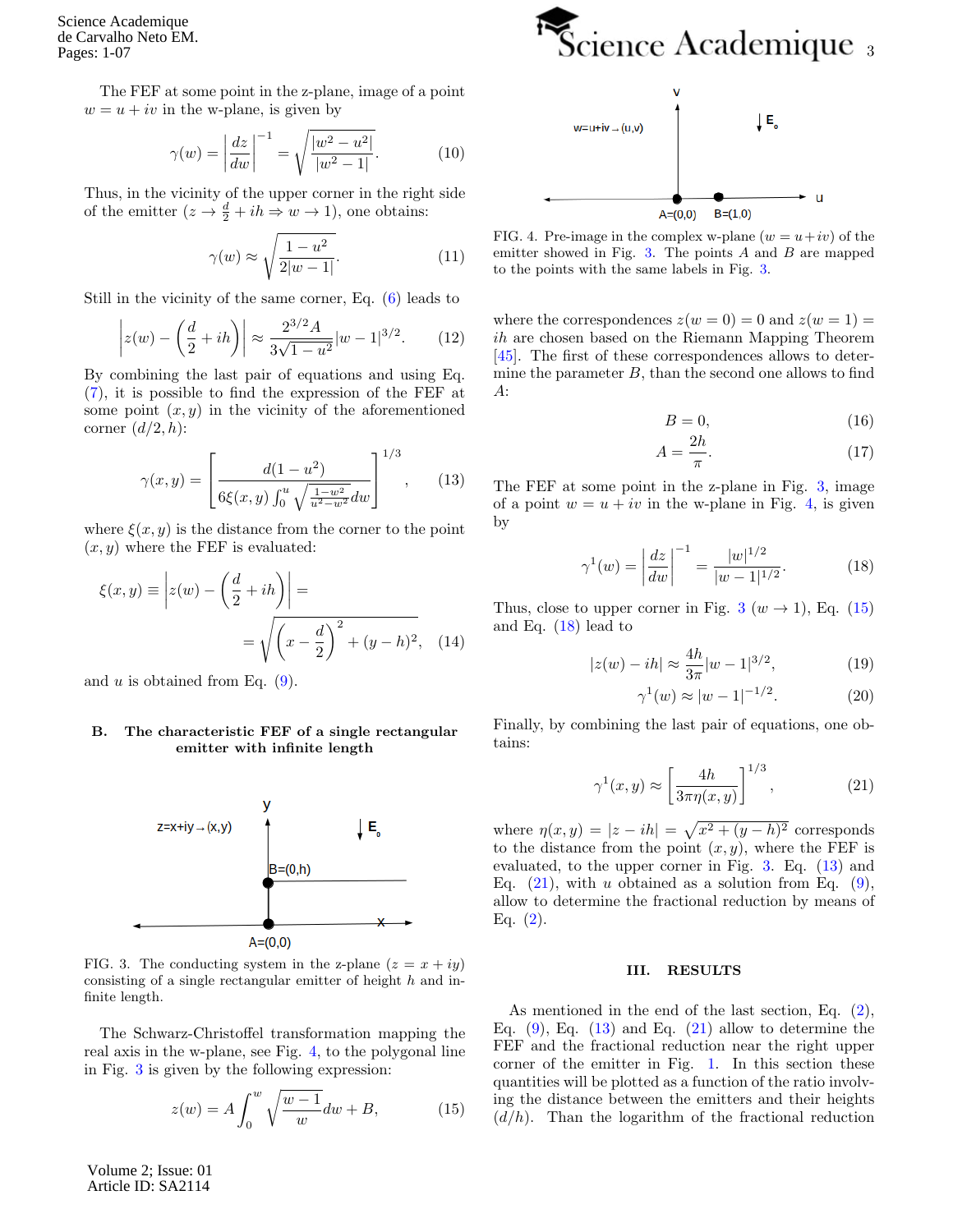will be plotted as a function of  $d/h$  and  $\log(d/h)$  in order to show whether the laws given by Eq. [\(3\)](#page-0-0) and Eq. [\(5\)](#page-0-1) provide a good description of the fractional reduction at different regimes. The Napierian logarithms will simply be denoted by "log" (the base is omitted) along the present manuscript.

In Fig. [5](#page-3-0) the FEF in the vicinity of the point C in Fig. [1](#page-1-0) is showed. As expected, the FEF increases as long as the ratio  $d/h$  increases due to the reduction of the shielding. The dashed line shows this same FEF when only a single emitter is present, as showed in Fig. [3.](#page-2-1) One can see that for very large distances between the emitters the FEF tends to the one in the case of a single emitter, showing the consistency of the evaluation performed in the present survey. In Fig. [6](#page-3-1) the fractional reduction of the FEF close to the right upper corner of the emitter in Fig. [1](#page-1-0) is showed. The fractional reduction decreases monotonically with the distance between the emitters due to shielding and tends to zero for very large distances, showing the same consistency of the calculations discussed in Fig. [5.](#page-3-0)



<span id="page-3-0"></span>FIG. 5. FEF in the vicinity of the right upper corner of the emitter in Fig. [1](#page-1-0) for  $\xi(x, y) = 0.0001$ . The (red) dashed line corresponds to the same FEF  $(\eta(x, y) = 0.0001)$  in the case of a single emitter showed in Fig. [3.](#page-2-1)



<span id="page-3-1"></span>FIG. 6. Fractional reduction of the FEF in the vicinity of the right upper corner of the emitter showed in Fig. [1](#page-1-0) for  $\xi(x, y) = \eta(x, y) = 0.0001.$ 

In Fig. [7](#page-3-2) and Fig. [8](#page-4-1) the filled lines show the logarithm of the fractional reduction as a function of the ratio  $d/h$ . The dashed line in Fig. [8](#page-4-1) corresponds to a linearization of the data contained in twenty equidistant points of the filled line in this plot. One can see that, for values of the

Volume 2; Issue: 01 Article ID: SA2114



distance between the emitters close to their heights, the plot is approximately linear. This is easier to see in Fig. [8,](#page-4-1) reinforcing the validity of Eq. [\(3\)](#page-0-0) as a reasonable approximation in this regime. Nevertheless, although this linearization is able to provide a good fitting to the fractional reduction, it does not provide a perfect description of the system, showing that the approximation in Eq. [\(3\)](#page-0-0) is limitted.



<span id="page-3-2"></span>FIG. 7. Logarithm of the fractional reduction in the vicinity of the right upper corner of the emitter showed in Fig. [1](#page-1-0) as a function of the ratio  $d/h$  for  $\xi(x, y) = \eta(x, y) = 0.0001$ .

In Fig. [9](#page-4-2) and Fig. [10](#page-4-3) the filled lines show the logarithm of the fractional reduction as a function of the logarithm of the ratio  $d/h$ . The dashed line in Fig. [10](#page-4-3) corresponds to the linearization of twenty equidistant points in the filled line of this plot. One may see that for large values of  $d/h$  the plot becomes linear, as it is easier to see in Fig. [10,](#page-4-3) reinforcing the validity of Eq. [\(5\)](#page-0-1) for large values of the ratio  $d/h$ . Fig. [10](#page-4-3) shows that the linearization of the plot in Fig. [9](#page-4-2) for large distances is coincident with the original plot, suggesting that Eq. [\(5\)](#page-0-1) provides a better description of the fractional reduction for large distances than Eq. [\(3\)](#page-0-0) for small distances and that the fractional reduction for asymptotically large distances between the emitters corresponds indeed to a power-law decay. Although in the three-dimensional scenario this power-law corresponds to a cubic decay [\[34,](#page-5-21) [40–](#page-5-22)[42\]](#page-6-0), the exponent of the power-law in the present survey is approximatelly given by 1.12. This is not surprising since the FEF presents a logarithmic dependence with the curvature of the emitter in two dimensions, which differs from the power-law dependence in the three-dimensional case.

Although the plots and linearizations showed along this mansucript suggest the validity of the aforementioned laws, given by Eq.  $(3)$  and Eq.  $(5)$ , the values of the parameters obtained here blatantly differ from the ones in the literature. This difference is expected, since the models studied here are two-dimensional, as discussed in the last paragraph. This is a limitation of the conformal mapping technique, which only works to evaluate FEFs of ridge emitters. Besides that, it is also important to notice that the other results in the literature discussed along this text concern to emitters with radial symmetry distant to each other, which is not the case of the rectangular cathodes studied here. Moreover, since this manuscript works with emitters with infinity length, it is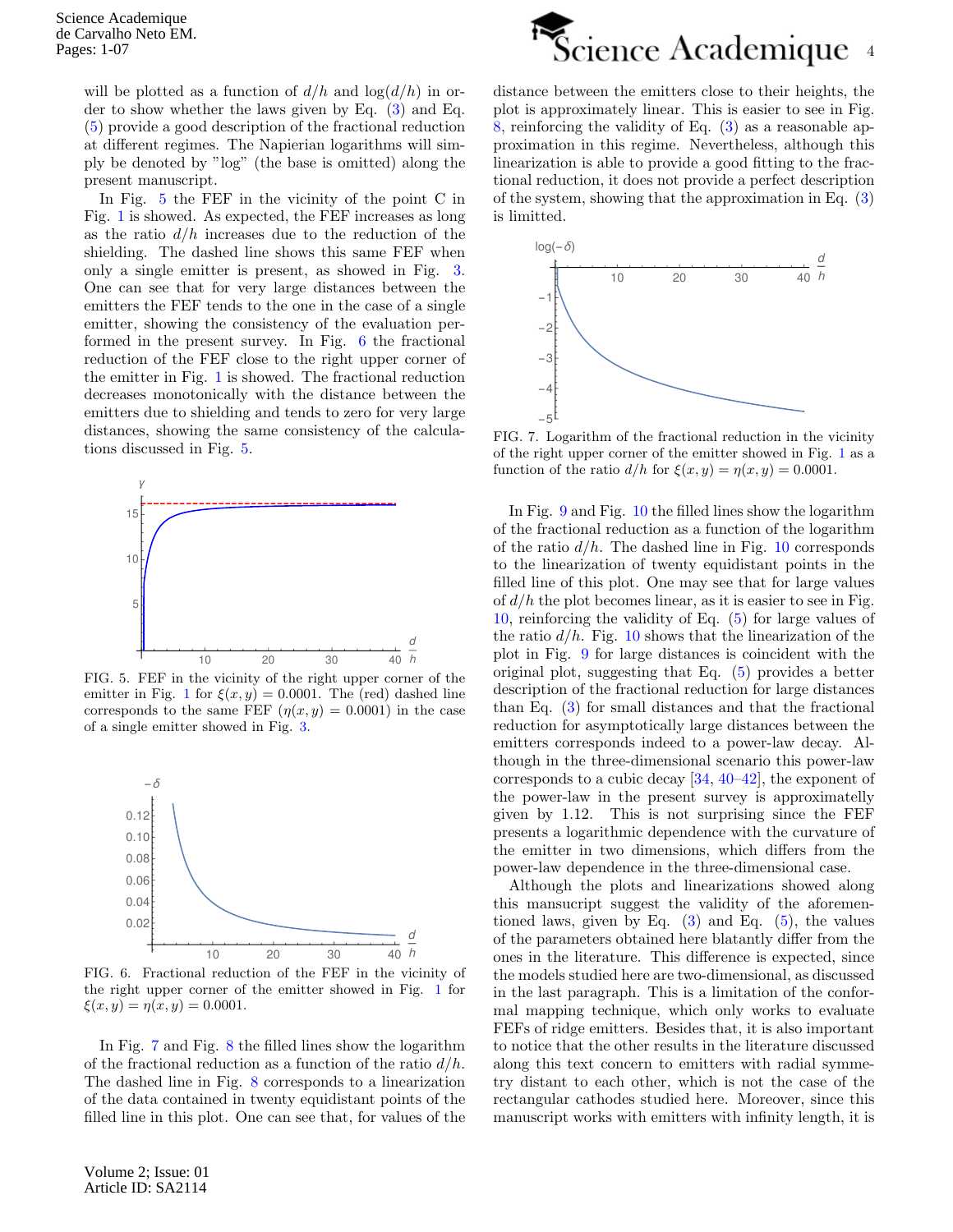Science Academique de Carvalho Neto EM. Pages: 1-07

> not possible to test whether the parameters in Eq. [\(3\)](#page-0-0) and Eq. [\(5\)](#page-0-1) are universal or change for different values of the aspect-ratio of the emitters, although the universality of the expressions given by Eq.  $(3)$  and Eq.  $(5)$  is reinforced. This is an interesting future perspective for the present work.



<span id="page-4-1"></span>FIG. 8. The (blue) filled line represents a restriction of the plot in Fig. [7](#page-3-2) for small values of  $d/h$ . The (red) dashed line shows a linearization obtained from using 20 equidistant points from the plot in Fig. [7.](#page-3-2)



<span id="page-4-2"></span>FIG. 9. Logarithm of the fractional reduction in the vicinity of the right upper corner of the emitter showed in Fig. [1](#page-1-0) as a function of the logarithm of the ratio  $d/h$  for  $\xi(x, y) =$  $\eta(x, y) = 0.0001.$ 



<span id="page-4-3"></span>FIG. 10. The (blue) filled line represents a restriction of the plot in Fig. [9](#page-4-2) for large values of  $d/h$ . The (red) dashed line shows a linearization obtained from using 20 equidistant points from the plot in Fig. [9.](#page-4-2)



# IV. CONCLUSIONS AND FUTURE PERSPECTIVES

This present work uses the Schwarz-Christoffel transformation to evaluate the FEF and the fractional reduction in the vicinity of the upper corner of two rectangular emitters with infinite length close to each other. This way it is possible to analytically investigate whether the laws given by Eq.  $(3)$  and Eq.  $(5)$  are able to provide a good description of the fractional reduction during shielding at short and/or large distances between the emitters.

The results obtained here show that Eq. [\(5\)](#page-0-1) provides an excelent fitting to the fractional reduction for large distances between the emitters, reinforcing the idea that this quantity fulfills a power-law decay for asymtoptically large distances. Eq. [\(3\)](#page-0-0) seems to provide a reasonable but imperfect fitting to the real curve of the fractional reduction for small distances between the emitters.

As a limitation of the conformal mapping technique, only ridge emitters are described in this survey, which explains the difference between the parameters found here and in the literature. This difference is not surprising, since the logarithm dependence of the FEF with the curvature of the emitter in two dimensions differs considerably from the power-law dependence expected in the three-dimensional scenario. Nevertheless, the simple model studied here is able to investigate whether the exponential or the power-law behave, given by Eq. [\(3\)](#page-0-0) and Eq. [\(5\)](#page-0-1) respectively, are able to describe the fractional reduction close to the upper corner of the emitters considered here at different regimes during shielding. Moreover, the validity of Eq.  $(5)$  is reinforced even for emitters without radial symmetry.

Future perspectives of the present survey include to apply the Schwarz-Christoffel transformation to study emitters with other geometries and finite length, allowing to investigate the universality of the parameters in Eq.  $(3)$ , Eq.  $(4)$  and Eq.  $(5)$  for different aspect-ratios. The simple model studied here using emitters with infinite length was successfull to assess the validity of the aforementioned laws but it is not able to assess the universality of the parameters in these laws.

### ACKNOWLEDGMENTS

This study was financed in part by the Coordenação de Aperfeiçoamento de Pessoal de Nível Superior - Brasil (CAPES) - Finance Code 001.

<span id="page-4-0"></span>[1] Jeffreys H (1925), On Certain Approximate Solutions of Linear Differential Equations of the Second Order, Proc.

Lond. Math. Soc. s2-23, 428-436.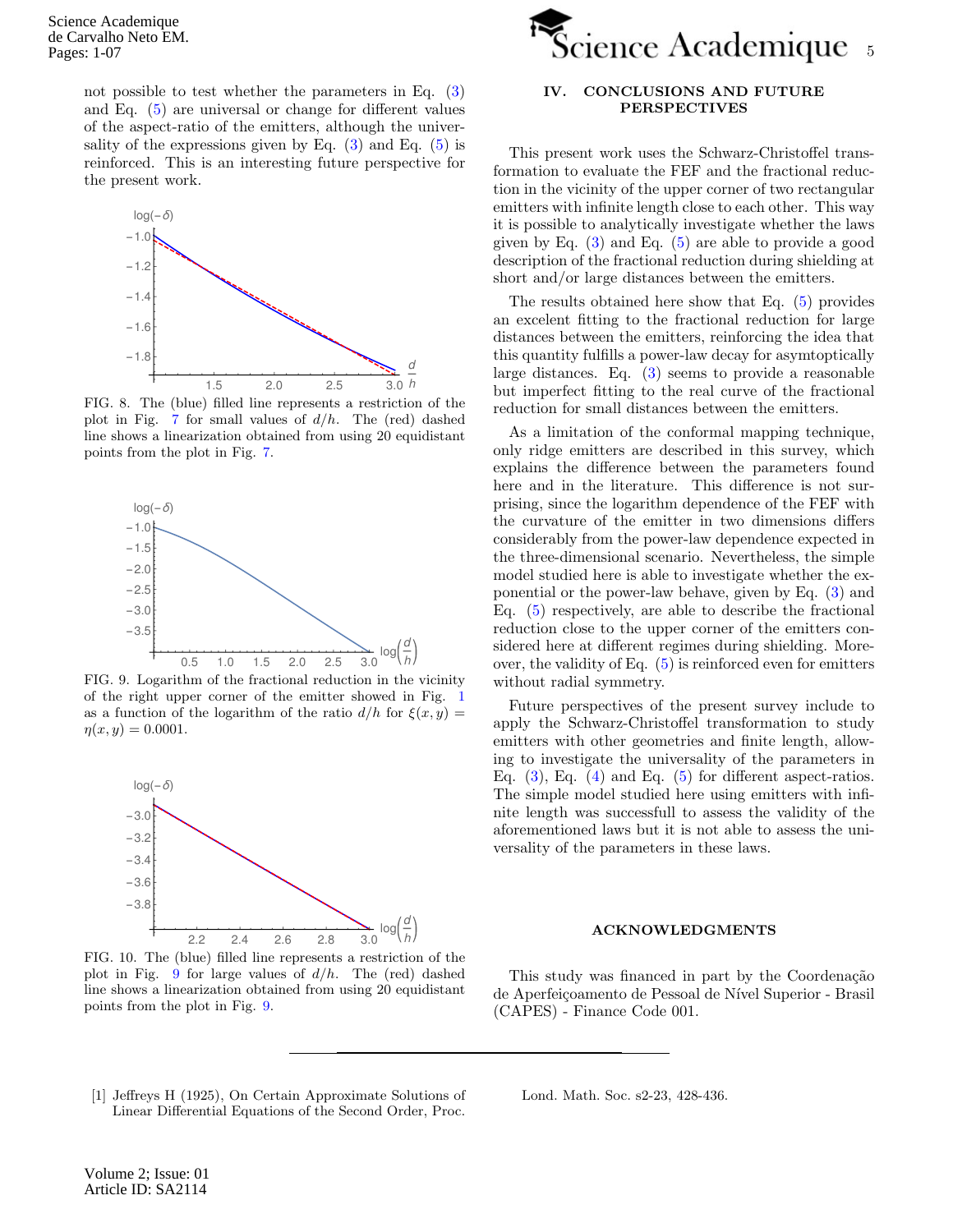- [2] Fowler R H, Nordheim L (1928), Electron emission in intense electric fields, Proc. R. Soc. Lond. Ser. A 119, 173-181.
- [3] Burgess R E, Kroemer H, Houston J M (1953), Corrected Values of Fowler-Nordheim Field Emission Functions  $v(y)$  and  $s(y)$ , Phys. Rev. 90, 515-515.
- <span id="page-5-0"></span>[4] Murphy E L and Good R H, Thermionic Emission, Field Emission, and the Transition Region, Phys. Rev. 102, 1464-1473.
- <span id="page-5-1"></span>[5] Jensen K L, Shiffler D A, Petillo J J, Pan Z, Luginsland J W (2014), Emittance, surface structure, and electron emission, Phys. Rev. ST Accel. Beams 17, 043402.
- [6] Holgate J T, Coppins M (2017), Field-Induced and Thermal Electron Currents from Earthed Spherical Emitters, Phys. Rev. Appl. 7, 044019.
- <span id="page-5-2"></span>[7] Urban F, Passacantando M, Giubileo F, Lemmo L, Bartolomeo A Di (2018), Transport and Field Emission Properties of MoS2 Bilayers, Nanomaterials 8(3), 151.
- <span id="page-5-3"></span>[8] Cole M T, Mann M, Teo K B, Milne W I (2015), in Emerging Nanotechnologies for Manufacturing, Micro and Nano Technologies, 2nd ed., edited by W. Ahmed and M. J. Jackson (William Andrew Publishing, Boston.
- [9] Graves W S, Artner F X K, Moncton D E, Piot P (2012), Intense Superradiant X Rays from a Compact Source Using a Nanocathode Array and Emittance Exchange, Phys. Rev. Lett. 108, 263904.
- [10] Akashi T, Takahashi Y, Tanigaki T, Shimakura T, Kawasaki T, Furutsu T, Shinada H, Muller H, Haider M, Osakabe N, Tonomura A (2015), Aberration corrected 1.2-MV cold field-emission transmission electron microscope with a sub-50-pm resolution, Appl. Phys. Lett. 106, 074101.
- [11] Lewellen J W, Noonan J (2005), Field-emission cathode gating for rf electron guns, Phys. Rev. Spec. Top. Accel. Beams 8, 033502.
- <span id="page-5-4"></span>[12] Miller H C (1989), Surface flashover of insulators, IEEE Trans. Electr. Insul. 24, 765-786.
- <span id="page-5-5"></span>[13] Teo K B K, Minoux E, Hudanski L, Peauger F, Schnell J P, Gangloff L, Legagneux P, Dieumegard D, Amaratunga G A J, Milne W I (2005), Carbon nanotubes as cold cathodes, Nature 437, 968-968.
- <span id="page-5-6"></span>[14] Parmee R J, Collins C M, Milne W I, Cole M T (2015), X-ray generation using carbon nanotubes, NanoConvergence 2, 1.
- <span id="page-5-7"></span>[15] Whaley D R, Gannon B M, Smith C R, Armstrong C M, Spindt C A (2000), Application of field emitter arrays to microwave power amplifiers, IEEE Trans. Plasma Sci. 28, 727-747.
- <span id="page-5-8"></span>[16] Basu A, Swanwick M E, Fomani A A, Velásquez-García L F (2015), A portable x-ray source with a nanostructured Pt-coated silicon field emission cathode for absorption imaging of low-Z materials, J. Phys. D: Appl. Phys. 48, 225501.
- <span id="page-5-9"></span>[17] Carbon Nanotube and Related Field Emitters, edited by Y. Saito (Wiley-VCH, Weinheim, 2010).
- <span id="page-5-10"></span>[18] Li Y, Sun Y, Yeow J T W (2015), Nanotube field electron emission: principles, development, and applications, Nanotechnology 26, 242001.
- <span id="page-5-11"></span>[19] Forbes R G, Deane J H B, Fischer A, and Mousa M S (2015), Fowler-Nordheim Plot Analysis: A Progress Report, Jordan J. Phys. 8, 125-147.
- <span id="page-5-12"></span>[20] Forbes R G (2013), Development of a simplequantitative test for lack offield emission orthodoxy, Proc. R. Soc. London A 469, 20130271.



- <span id="page-5-13"></span>[21] de Assis T A, Dall'Agnol F F (2017), Trade-off between the electrostatic efficiency and mechanical stability of two-stage field emitter structures, J. Appl. Phys. 121, 014503.
- <span id="page-5-15"></span>[22] Dall'Agnol F F, de Assis T A (2017), Close proximity electrostatic effect from small clusters of emitters, J. Phys.: Condens. Matter 29, 40LT01.
- [23] Jensen K L, Shiffler D A, Harris J R, Petillo J J (2016), Schottky's conjecture, field emitters, and the point charge model , AIP Adv. 6, 065005.
- [24] Harris J R, Jensen K L (2019), Verifications of Schottky's Conjecture, J. Appl. Phys. 125, 215306.
- [25] Harris J R, Shiffler D A, Jensen K L, Lewellen J W (2019), Investigation of the Schottky Conjecture for compound structures modeled with line charges , J. Appl. Phys. 125, 215307.
- <span id="page-5-23"></span>[26] Miller R, Lau Y Y, Booske J H (2007), Electric field distribution on knife-edge field emitters, Appl. Phys. Lett. 91, 074105.
- [27] Miller R, Lau Y Y, Booske J H (2009), Schottky's conjecture on multiplication of field enhancement factors, J. Appl. Phys. 106, 104903.
- <span id="page-5-24"></span>[28] Marcelino E, de Assis T A, de Castilho C M C (2017), Unexpected validity of Schottky's conjecture for two-stage field emitters: A response via Schwarz Christoffel transformation, J. Vac. Sci. Technol. B 35, 051801.
- <span id="page-5-14"></span>[29] Marcelino E, de Assis T A, de Castilho C M C, Andrade R F S (2019), First-Principles Analysis of Nanoelectromechanical Systems Using the Loewner Equation, Phys. Rev. Appl. 11, 014012.
- <span id="page-5-16"></span>[30] Harris J R, Jensen K L, Shiffler D A (2016), Edge enhancement control in linear arrays of ungated field emitters, J. Appl. Phys. 119, 043301.
- [31] Harris J R, Jensen K L, Shiffler D A (2015), Modelling field emitter arrays using line charge distributions, J. Phys. D: Appl. Phys. 48, 385203.
- [32] Harris J R, Jensen K L, Shiffler D A, Petillo J J (2015), Shielding in ungated field emitter arrays, Appl. Phys. Lett. 106, 201603.
- <span id="page-5-25"></span>[33] Tang W W, Shiffler D A, Cartright K L (2011), Analysis of electric field screening by the proximity of two knifeedge field emitters, J. Appl. Phys. 110, 034905.
- <span id="page-5-21"></span>[34] Forbes R G (2016), J. Appl. Phys. 120, 054302.
- [35] de Souza A S, de Assis T A (2020), A classical firstprinciples study of depolarization effects in small clusters of field emitters, J. Appl. Phys. 127, 045304.
- <span id="page-5-17"></span>[36] Marcelino E, de Assis T A, de Castilho C M C (2019), Interplay between morphological and shielding effects in field emission via Schwarz-Christoffel transformation, J. Appl. Phys. 123, 124302.
- <span id="page-5-18"></span>[37] Bonard J M, Weiss N, Kind H, Stöckli T, Forró L, Kern K, Châtelain A (2001), Tuning the Field Emission Properties of Patterned Carbon Nanotube Films, Adv. Mater. 13, 184-188.
- <span id="page-5-19"></span>[38] Jo S H, Tu Y, Huang Z P, Carnahan D L, Wang D Z, Ren Z F (2003), Effect of length and spacing of vertically aligned carbon nanotubes on field emission properties, Appl. Phys. Lett. 82, 3520-3522.
- <span id="page-5-20"></span>[39] Harris J R, Jensen K L, Shiffler D A (2015), Dependence of optimal spacing on applied field in ungated field emitter arrays, AIP Adv. 5, 087182.
- <span id="page-5-22"></span>[40] Dall'Agnol F F, de Assis T A, Forbes R G (2018), Physics-based derivation of a formula for the mutual depolarization of two post-like field emitters, J. Phys.: Con-